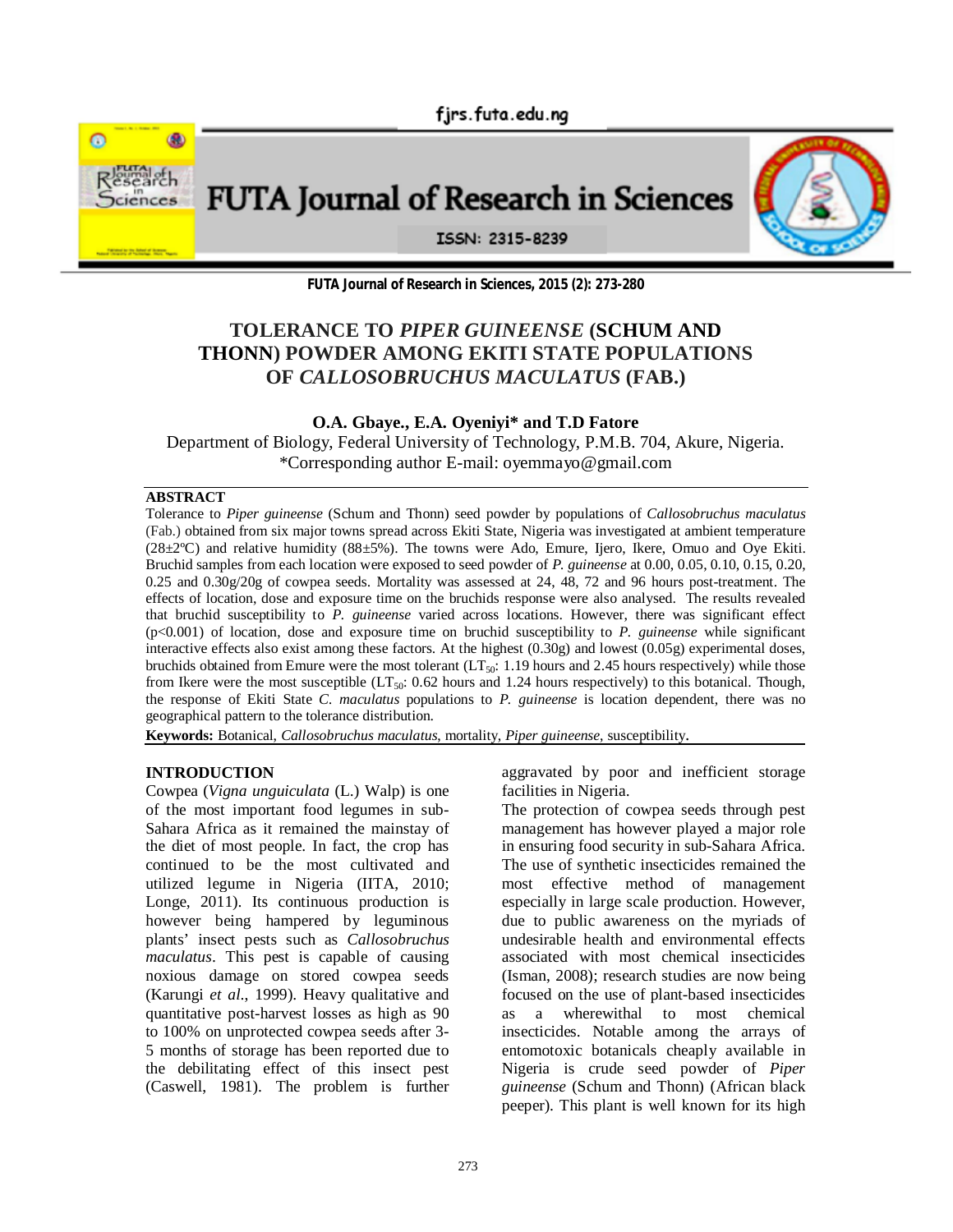efficacy in the protection of cowpea seeds from *C. maculatus* attack (Ofuya and Dawodu, 2001). The *in vivo* insecticidal activity of the plant powder against *C. maculatus* has been compared with synthetic chemicals (Idoko and Adesina, 2012).

In spite of promising results reported on the use of *P. guineense*, detailed study on the potential effect of geographical location on the susceptibility of *C. maculatus* to insecticidal seed powder of this plant remained to be explored. Human activities and environmental conditions, which differ per location, may influence the response of insect population to a particular toxin. These variations could either lessen or augment the ability of most insects to withstand toxins (Gbaye and Holloway, 2011). Consequently, the dosage of a particular chemical required to achieve maximum protection of grains may therefore vary due to ecological differences. Usage of lower or higher dosage of plant material than required by local peasant farmers can lead to botanical resistance overtime (Oyeniyi *et al*., 2015a). This is particularly important considering the high level of illiteracy among indigenous farmers who are responsible for the production of large chunk of cowpea in Nigeria. A comprehensive work is therefore needed to ascertain the aforementioned. Hence, this study investigated the possible impact of location, dose and exposure time on the tolerance among Ekiti State populations of *C. maculatus* to *P. guineense* powder.

# **MATERIALS AND METHODS**

# **Insect collection and culture**

Samples of adult *C. maculatus* from infested cowpea seeds were obtained from retail stores in six major towns that spread across Ekiti State in South-Western Nigeria. The towns were Ado-Ekiti, Emure-Ekiti, Ijero-Ekiti, Ikere-Ekiti, Omuo-Ekiti and Oye-Ekiti. Clean cowpea seeds (Sokoto white cultivar) were disinfested in the freezer at  $-18^{\circ}$ C for two weeks. Prior to use, disinfested cowpea seeds were allowed to equilibrate in the laboratory for three days to prevent mouldiness at ambient temperature and relative humidity  $(28\pm2\degree C \text{ and } 88\pm5\%)$  by placing on laboratory shelf. Two hundred gramme (200g) of disinfested cowpea seeds were weighed into 1.65 litres transparent plastic containers and labelled according to location. Bruchid samples from each location were then introduced into corresponding containers

containing already-disinfested cowpea seeds and reared for two generations to reduce maternally inherited dietary effects. The bruchids were reared at ambient conditions stated above.

### **Preparation of insecticide powder**

Dry seeds of *Piper guineense* (African black pepper) were purchased from Oba market, Ilupeju-Ekiti, Ekiti State. They were ground into powder using NAKAI NJ-1731 electric blender. The seed powder was later sifted through a mesh size of  $1mm<sup>2</sup>$  to obtain fine powder and later stored in a plastic container with a tight lid prior to use.

### **Bruchid susceptibility bioassay**

Twenty grammes of cowpea seeds were weighed using a Mettler beam PB 3002 weighing balance into 170ml plastic containers. Plant powder weighing 0.00g (control), 0.05g, 0.10g, 0.15g, 0.20g, 0.25g or 0.30g was added to cowpea seeds and thoroughly mixed inside each plastic container using a glass rod. Freshly emerged twenty five adult *C. maculatus* (0-2 days) were later introduced into each container. Each treatment had four replicates and the experiment was set up in a complete randomized block design. Bruchid mortality was assessed after 24, 48, 72 and 96 hours post-treatment. The procedure was done for samples of bruchid from each of the locations.

### **Statistical analysis**

Abbott (1925) formula was used to correct all data on adult mortality counts using control mortality. The data on adult mortality were checked for normality based on Shapiro-Wilk test before being subjected to oneway analysis of variance (ANOVA) (p<0.05) and treatment means were separated using Tukey's test. Data on adult mortality were also subjected to probit analysis (Finney, 1971) to determine the lethal time required by insecticide powder to kill 50%  $(LT_{50})$  of *C. maculatus* from each location. General Linear Model (GLM) was used to determine significant interaction of location, exposure time and dose on the tolerance of *C. maculatus* to *P. guineense*. All analyses were carried out using SPSS 17.0 software package.

# **RESULTS**

# **Overview**

Irrespective of the location, bruchid mortality increased with increasing doses  $(F<sub>6, 504</sub>)$  =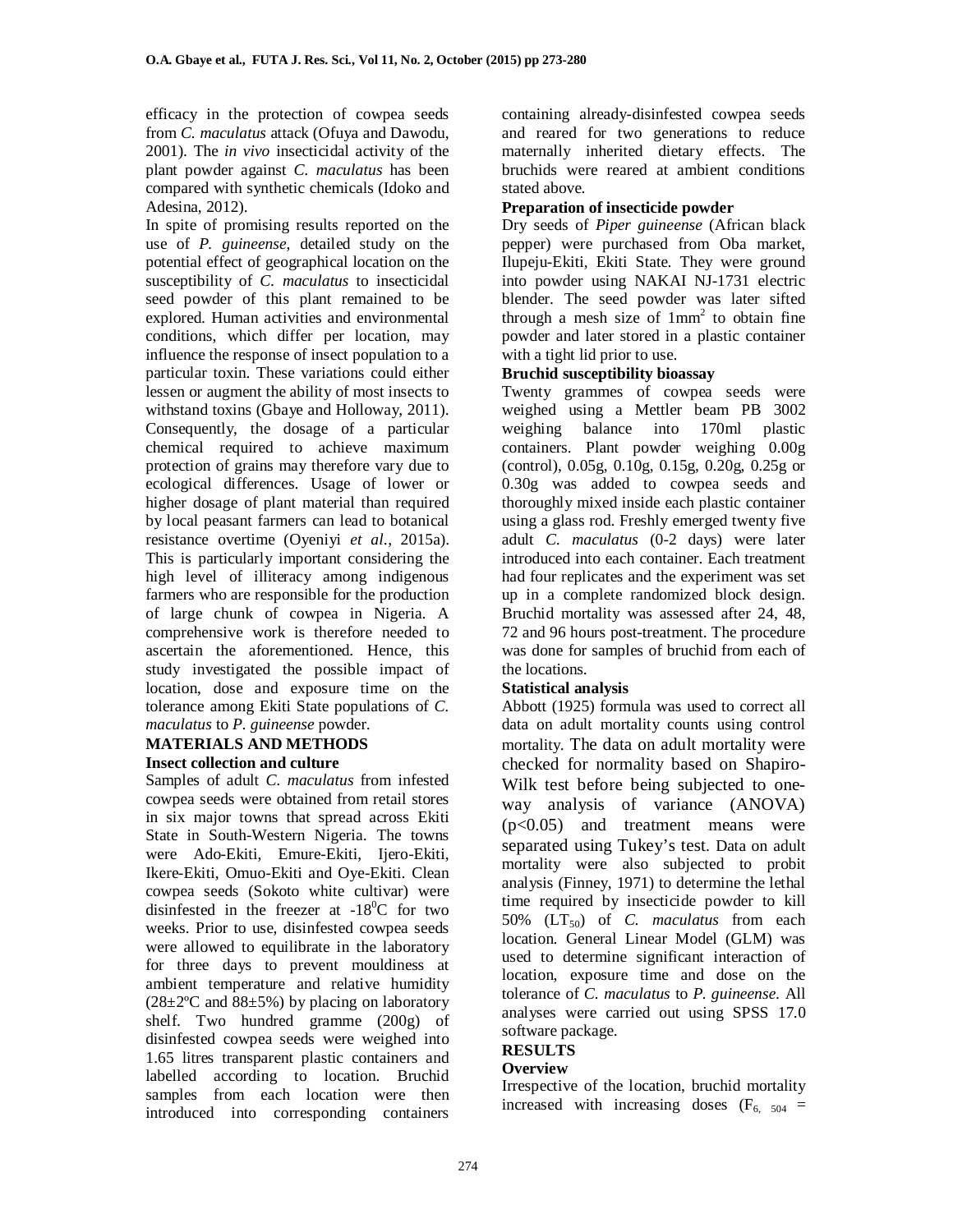997.68, p < 0.001) of *P. guineense* and exposure time  $(F_{3, 504} = 1044.85, p < 0.001)$ . However, *C. maculatus* tolerance to insecticide powder varied from location to location ( $F_{5, 504} = 75.13$ , p < 0.001). There was significant interaction between location versus dose ( $F_{30, 504} = 5.17$ ,  $p < 0.001$ ), location versus exposure time  $(F_{15, 504} = 9.20, p < 0.001)$  and dose versus exposure time ( $F_{18, 504} = 31.18$ , p < 0.001). The overall impact of three way interaction between location, dose and exposure time was also significant ( $F_{90, 504}$  = 1.52,  $p = 0.003$ ).

### **Tolerance of diverse populations of** *Callosobruchus maculatus* **to** *Piper guineense* **powder**

Tables 1-4 show the effect of *P. guineense* powder on the percentage mortality of *C. maculatus* obtained from six geographical locations in Ekiti state after 24, 48, 72 and 96 hours post. Irrespective of the exposure time, mortality of *C. maculatus* populations exposed to each of the tested doses was significantly higher than those exposed to control after 48, 72 and 96 hours post-treatment (Table 2-4). Also, complete bruchid mortality (100%) was observed at the highest experimental doses (0.25g and 0.30g) after 96 hours posttreatment for each population except at 0.25g for Ado population (Table 4). Similarly, mortality of each of the bruchid population exposed at 0.3g after 72 and 96 hours were not significantly different ( $p > 0.05$ ) from each other (Table 3 and 4). However, highest significant effect (p< 0.001) of *P. guineense*  dose was observed in bruchid obtained from Ikere Ekiti after 48 ( $F_{6, 21} = 101.70$ ), 72 ( $F_{6, 21} =$ 494.32) and 96 hours  $(F_{6, 21} = 5492.31)$  while the least significant effect was observed in bruchid samples obtained from Ado after 24  $(F_{6, 21} = 4.46, p = 0.005), 48$   $(F_{6, 21} = 59.50, p <$ 0.001) and 96 hours ( $F_{6, 21} = 90.48$ , p < 0.001) post-treatment.

There was also a significant effect  $(p < 0.001)$ of *P. guineense* dose on the susceptibility of bruchid from each population (Ado:  $F_{6, 84}$  = 104.45; Emure:  $F_{6, 84} = 180.18$ ; Ijero:  $F_{6, 84} =$ 160.81; Ikere:  $F_{6, 84} = 212.66$ ; Omuo:  $F_{6, 84} =$  219.57 and Oye:  $F_{6, 84} = 176.72$ ). Likewise, the effect of exposure time on the susceptibility of each population of *C. maculatus* was also significant ( $p < 0.001$ ) (Ado:  $F_{3, 84} = 105.00$ ; Emure:  $F_{3, 84} = 362.54$ ; Ijero:  $F_{3, 84} = 210.09$ ; Ikere:  $F_{3, 84} = 106.00$ ; Omuo:  $F_{3, 84} = 166.46$ and Oye:  $F_{3, 84} = 200.40$ ). The interactive effect between dose and exposure time on the mortality of bruchid obtained from each population was also significant ( $p < 0.001$ ).

#### **Impact of exposure time on the of susceptibility of diverse populations of** *C. maculatus* **from Ekiti State**

The time  $(LT_{50})$  needed to achieve 50% mortality in diverse populations of *C. maculatus* obtained from Ekiti State is shown in Table 5. Irrespective of the location,  $LT_{50}$ values decreased with increasing doses of *P. guineense*. However, at the highest and lowest experimental doses, bruchid obtained from Emure were the least susceptible (0.30g: 2.45 hrs; 0.05g: 1.29 hrs) while their counterpart from Ikere were the most susceptible (0.30g: 1.24 hrs; 0.05g: 0.62 hrs) to this plant material. At  $0.25$  and  $0.30g$ ,  $LT_{50}$  values of Ijero and Emure populations were not significantly different (p>0.05) from each other based on the overlapping fiducial limits. Likewise, at 0.05g,  $LT_{50}$  value of Emure (2.45 hrs) was not significantly higher (p>0.05) than that of their counterpart from Ijero (2.27 hrs) and Oye Ekiti (2.42 hrs) location. In summary, the order of susceptiblity of bruchid population to different doses of *P. guineense* from highest to lowest is shown in susceptibility pattern for each dosage below:

 $0.05g$  - Emure  $>$  Oye  $>$  Ijero  $>$  Ado  $>$  Omuo  $>$ Ikere

 $0.10g - Oye > Emure > Ijero > Ado > Omuo >$ Ikere

 $0.15g - Oye > Emure = Ijero > Ado > Omuo >$ Ikere

 $0.20g - Oye > Emure > Ijero > Ado > Omuo >$ Ikere

 $0.25g$  - Emure > Ijero > Ado > Omuo > Oye > Ikere

 $0.30g$  - Emure > Ijero > Ado > Oye = Omuo > Ikere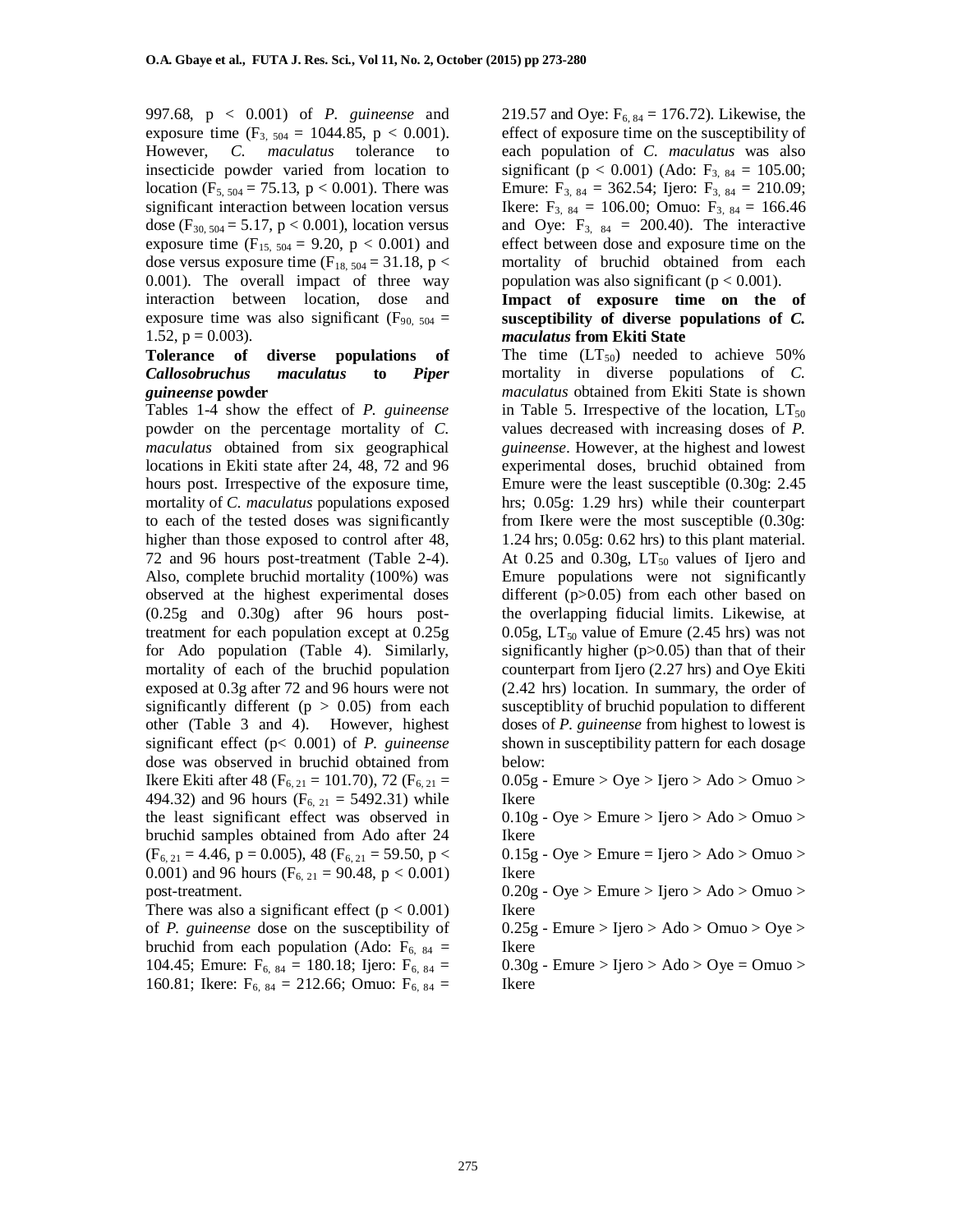| Dose $(g/20g \text{ of }$<br>cowpea) | Ado                       | Emure                             | <b>Ijero</b>             | Ikere                             | Omuo                               | Oye                               |
|--------------------------------------|---------------------------|-----------------------------------|--------------------------|-----------------------------------|------------------------------------|-----------------------------------|
| 0.00                                 | $0.00 \pm 0.00^{a(A)}$    | $0.00 \pm 0.00^{a(A)}$            | $0.00 \pm 0.00^{a(A)}$   | $0.00 \pm 0.00^{a(A0)}$           | $0.00 \pm 0.00^{a(A)}$             | $0.00 \pm 0.00^{a(A)}$            |
| 0.05                                 | $31.09 \pm 1.68^{ab(A)}$  | $9.56 \pm 1.13^{ab(A)}$           | $21.00 \pm 1.11^{b(A)}$  | $33.99 \pm 1.13^{ab(A)}$          | $29.96 \pm 0.12^{b(A)}$            | $17.00 \pm 0.11^{ab(A)}$          |
| 0.10                                 | $33.52 \pm 0.95^{b(AB)}$  | $12.57 \pm 0.02^{ab(A)}$          | $25.00 \pm 0.07^{b(AB)}$ | 47.23±0.230bc(B)                  | $35.04 \pm 1.13^{b(AB)}$           | $18.00 \pm 1.12^{ab(A)}$          |
| 0.15                                 | $34.43 \pm 1.01^{b(ABC)}$ | $15.82 \pm 0.11$ <sup>be(A)</sup> | $26.00 \pm 1.17^{b(AB)}$ | $54.85 \pm 0.14$ bc(C)            | $42.29 \pm 2.21$ <sub>b</sub> (BC) | $23.00 \pm 0.18^{b(AB)}$          |
| 0.20                                 | $40.13 \pm 2.12^{b(AB)}$  | $19.99 \pm 1.10^{bc(A)}$          | $30.00 \pm 0.57^{b(AB)}$ | 55.46 $\pm$ 1.09 <sup>bc(B)</sup> | $44.29 \pm 2.01^{b(AB)}$           | $27.00 \pm 0.77$ <sup>bc(A)</sup> |
| 0.25                                 | $40.78 \pm 1.05^{b(AB)}$  | $24.03 \pm 0.23$ <sup>bc(A)</sup> | $32.00 \pm 0.77^{b(A)}$  | $61.15 \pm 2.23$ be(B)            | $48.54 \pm 0.87^{b(AB)}$           | $47.00 \pm 1.13$ cd(AB)           |
| 0.30                                 | $42.78 \pm 0.08^{b(A)}$   | $28.30 \pm 0.55$ <sup>c(A)</sup>  | $33.00 \pm 0.23^{b(A)}$  | $81.25 \pm 1.19^{\text{c(B)}}$    | $51.67 \pm 0.12^{b(AB)}$           | 49.00 $\pm$ 1.13 <sup>d(A)</sup>  |

Table 1: Effect of P. guineense after 24 hour post treatment on the percentage mortality (Mean ± S.E.) of C. maculatus obtained from six geographical locations in Ekiti state

Mean values followed by the same lower-case letter within a column are not significantly different at  $p > 0.05$  by Tukey's test while means values followed by the same upper-case letter in bracket within a row are not significantly different at p > 0.05 by Tukey's test.

Table 2: Effect of P. guineense after 48 hour post treatment on the percentage mortality (Mean ± S.E.) of C. maculatus obtained from six geographical locations in Ekiti state

| Dose $(g/20g \text{ of }$<br>cowpea) | Ado                              | Emure                              | Ijero                             | Ikere                            | Omuo                              | Oye                               |
|--------------------------------------|----------------------------------|------------------------------------|-----------------------------------|----------------------------------|-----------------------------------|-----------------------------------|
| 0.00                                 | $0.00 \pm 0.00^{a(A)}$           | $0.00 \pm 0.00^{a(A)}$             | $0.00 \pm 0.00^{a(A)}$            | $0.00 \pm 0.00^{a(AD)}$          | $0.00 \pm 0.00^{a(A)}$            | $0.00 \pm 0.00^{a(A)}$            |
| 0.05                                 | $51.20 \pm 0.22^{b(A)}$          | $34.52 \pm 0.23^{b(A)}$            | $46.00 \pm 1.01^{b(A)}$           | $83.48 \pm 0.24^{b(B)}$          | 56.09 $\pm$ 0.17 <sup>b(A)</sup>  | $37.15 \pm 1.13^{b(A)}$           |
| 0.10                                 | $54.27 \pm 1.13^{b(A)}$          | $44.09 \pm 0.87^{b(A)}$            | $49.00 \pm 0.68^{b(A)}$           | $88.99 \pm 1.37^{b(B)}$          | $59.35 \pm 1.12^{b(AB)}$          | $40.19 \pm 0.17^{b(A)}$           |
| 0.15                                 | $58.40 \pm 1.19^{b(AB)}$         | $68.92 \pm 1.00^{e(B)}$            | $60.00 \pm 0.34$ be(AB)           | 91.97 $\pm$ 0.11 <sup>b(C)</sup> | $71.46 \pm 0.77$ <sup>bc(B)</sup> | $45.01 \pm 1.14^{b(A)}$           |
| 0.20                                 | $62.76 \pm 0.18^{b(A)}$          | $76.28 \pm 0.09^{\circ(A)}$        | $71.00 \pm 0.23$ <sup>c(A)</sup>  | 94.35 $\pm$ 0.18 <sup>b(B)</sup> | $77.05 \pm 1.13$ be(AB)           | 63.89 $\pm$ 1.37 <sup>c(A)</sup>  |
| 0.25                                 | $66.49 \pm 1.10^{b(A)}$          | $77.37 \pm 0.04$ <sup>c(ABC)</sup> | $74.00 \pm 0.73$ <sup>c(AB)</sup> | $95.83 \pm 1.00^{b(C)}$          | $78.00 \pm 0.92$ be(ABC)          | $90.47 \pm 1.15$ <sup>d(BC)</sup> |
| 0.30                                 | 68.30 $\pm$ 2.11 <sup>b(A)</sup> | $82.03 \pm 1.12^{c(AB)}$           | $78.00 \pm 0.27$ <sup>c(AB)</sup> | $97.92 \pm 0.19^{b(C)}$          | $82.29 \pm 1.10^{c(AB)}$          | $91.41 \pm 1.37$ <sup>d(BC)</sup> |

Mean values followed by the same lower-case letter within a column are not significantly different at  $p > 0.05$  by Tukey's test while means values followed by the same upper-case letter in bracket within a row are not significantly different at p > 0.05 by Tukey's test.

Table 3: Effect of P. guineense after 72 hour post treatment on the percentage mortality (Mean ± S.E.) of C. maculatus obtained from six geographical locations in Ekiti state

| Dose $\left(\frac{g}{20g}\right)$ of | Ado                               | Emure                            | Ijero                             | Ikere                            | Omuo                                | Oye                              |
|--------------------------------------|-----------------------------------|----------------------------------|-----------------------------------|----------------------------------|-------------------------------------|----------------------------------|
| cowpea)                              |                                   |                                  |                                   |                                  |                                     |                                  |
| 0.00                                 | $0.00 \pm 0.00^{a(A)}$            | $0.00 \pm 0.00^{a(A)}$           | $0.00 \pm 0.00^{a(A)}$            | $0.00 \pm 0.00^{a(A0)}$          | $0.00 \pm 0.00^{a(A)}$              | $0.00 \pm 0.00^{a(A)}$           |
| 0.05                                 | $70.30 \pm 0.36^{b(AB)}$          | 59.64 $\pm$ 0.23 <sup>b(A)</sup> | $58.00 \pm 0.37^{b(A)}$           | $89.91 \pm 1.98^{b(B)}$          | $70.38 \pm 1.18^{b(AB)}$            | $60.55 \pm 1.18^{b(A)}$          |
| 0.10                                 | $72.22 \pm 1.19^{bc(AB)}$         | $73.88 \pm 2.13$ be(AB)          | $65.00 \pm 1.18$ bc(A)            | $95.53 \pm 2.13^{bc(B)}$         | $72.60 \pm 0.91$ <sup>b(AB)</sup>   | 63.91 $\pm$ 0.23 <sup>b(A)</sup> |
| 0.15                                 | $77.20 \pm 0.38$ bc(AB)           | $82.63 \pm 1.10^{cd(AB)}$        | $76.00 \pm 0.78$ bed(AB)          | 98.81 $\pm$ 0.17 <sup>c(B)</sup> | $86.94 \pm 1.17^{c(AB)}$            | $66.50 \pm 2.35^{b(A)}$          |
| 0.20                                 | $84.93 \pm 0.78$ bc(AB)           | $95.34 \pm 0.10^{cd(BC)}$        | $83.00 \pm 1.18^{cde(AB)}$        | $98.81 \pm 0.17$ <sup>c(C)</sup> | $92.33 \pm 0.06$ <sup>cd(ABC)</sup> | $82.88 \pm 0.23$ bc(A)           |
| 0.25                                 | $88.47 \pm 1.19$ <sup>bc(A)</sup> | $100.00 \pm 0.00^{d(B)}$         | 90.00 $\pm$ 0.03 <sup>de(A)</sup> | $100.00 \pm 0.00^{c(B)}$         | $94.46 \pm 0.02$ <sup>cd(AB)</sup>  | $99.00 \pm 1.00^{c(B)}$          |
| 0.30                                 | 90.07 $\pm$ 0.17 <sup>c(A)</sup>  | $100.00 \pm 0.00^{d(A)}$         | $95.00 \pm 1.91^{e(A)}$           | $100.00 \pm 0.00^{c(A)}$         | $100.00 \pm 0.00$ <sup>d(A)</sup>   | $100.00 \pm 0.00^{c(A)}$         |

Mean values followed by the same lower-case letter within a column are not significantly different at  $p > 0.05$  by Tukey's test while means values followed by the same upper-case letter in bracket within a row are not significantly different at p > 0.05 by Tukey's test.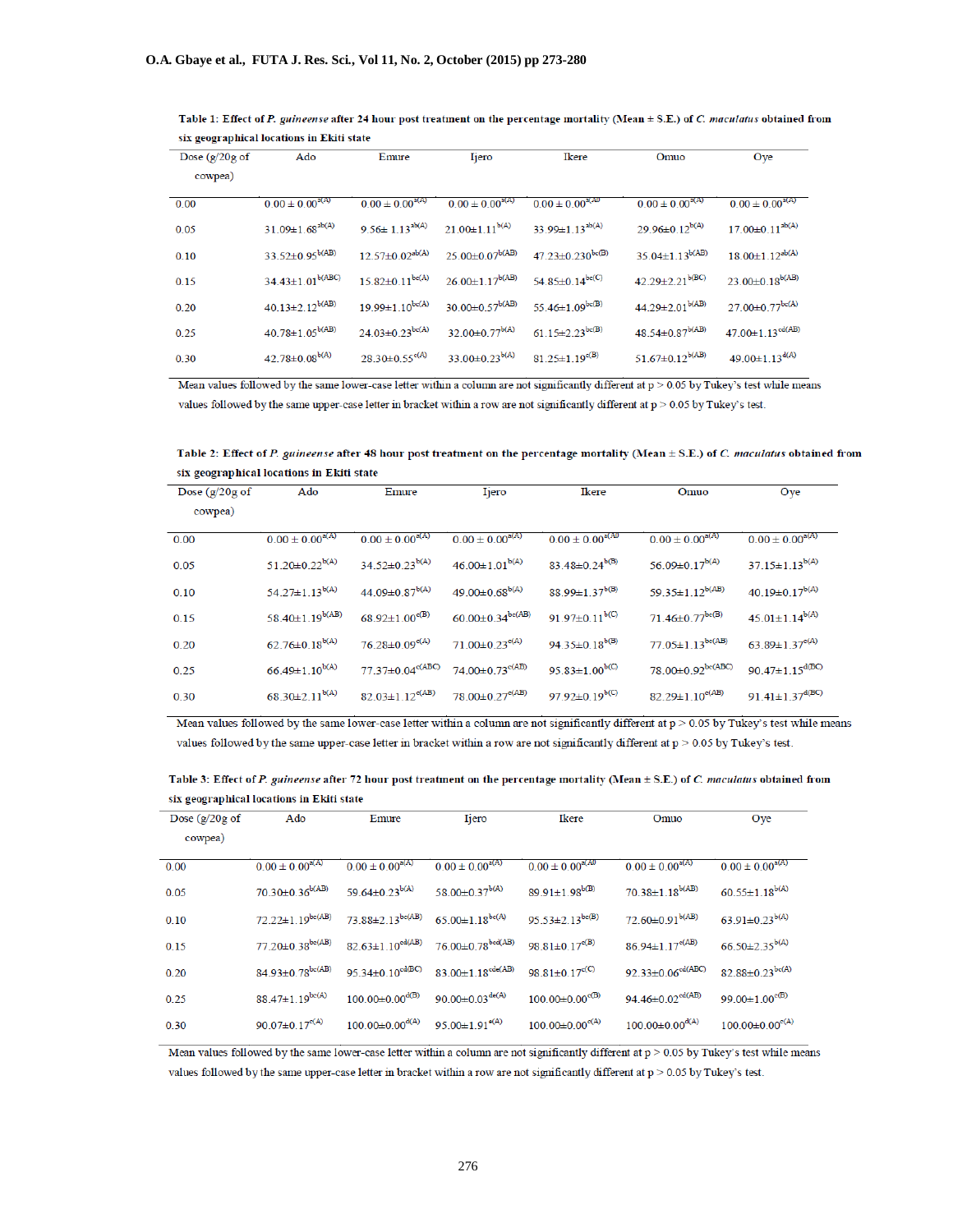| Dose $\left(\frac{g}{20g}\right)$ of | Ado                               | Emure                    | <b>Ijero</b>                      | Ikere                    | Omuo                     | Ove                               |
|--------------------------------------|-----------------------------------|--------------------------|-----------------------------------|--------------------------|--------------------------|-----------------------------------|
| cowpea)                              |                                   |                          |                                   |                          |                          |                                   |
| 0.00                                 | $0.00 \pm 0.00^{a(A)}$            | $0.00 \pm 0.00^{a(A)}$   | $0.00 \pm 0.00^{a(A)}$            | $0.00 \pm 0.00^{a(AD)}$  | $0.00 \pm 0.00^{a(A)}$   | $0.00 \pm 0.00^{a(A)}$            |
| 0.05                                 | $76.95 \pm 0.13^{b(A)}$           | $82.89 \pm 0.18^{b(A)}$  | $73.00 \pm 1.12^{b(A)}$           | $97.67 \pm 0.23^{b(A)}$  | $75.77 \pm 1.19^{b(A)}$  | $76.87 \pm 0.01^{b(A)}$           |
| 0.10                                 | $78.13 \pm 1.17^{b(A)}$           | $92.34 \pm 0.02$ bc(C)   | $79.00 \pm 0.89$ bc(AB)           | $100.00\pm0.00^{b(C)}$   | $78.09 \pm 0.32^{b(A)}$  | $91.33 \pm 0.02$ <sup>e(BC)</sup> |
| 0.15                                 | $87.55 \pm 0.67$ <sup>bc(A)</sup> | $93.24 \pm 1.18^{bc(A)}$ | $85.71 \pm 0.77$ bed(A)           | $100.00 \pm 0.00^{b(A)}$ | $97.73 \pm 1.10^{c(A)}$  | 93.66 $\pm$ 0.13 <sup>c(A)</sup>  |
| 0.20                                 | $91.36 \pm 1.18^{bc(A)}$          | $100.00 \pm 0.00^{c(B)}$ | $93.00 \pm 0.79$ <sup>ed(A)</sup> | $100.00 \pm 0.00^{b(B)}$ | $100.00 \pm 0.00^{c(B)}$ | $95.64 \pm 0.14^{c(AB)}$          |
| 0.25                                 | $99.00 \pm 1.00^{c(A)}$           | $100.00 \pm 0.00^{c(A)}$ | $100.00 \pm 0.00^{d(A)}$          | $100.00 \pm 0.00^{b(A)}$ | $100.00 \pm 0.00^{c(A)}$ | $100.00 \pm 0.00^{c(A)}$          |
| 0.30                                 | $100.00 \pm 0.00^{c(A)}$          | $100.00 \pm 0.00^{c(A)}$ | $100.00 \pm 0.00^{d(A)}$          | $100.00 \pm 0.00^{b(A)}$ | $100.00 \pm 0.00^{c(A)}$ | $100.00 \pm 0.00^{c(A)}$          |
|                                      |                                   |                          |                                   |                          |                          |                                   |

Table 4: Effect of P. guineense after 96 hour post treatment on the percentage mortality (Mean ± S.E.) of C. maculatus obtained from six geographical locations in Ekiti state

Mean values followed by the same lower-case letter within a column are not significantly different at p > 0.05 by Tukey's test while means

values followed by the same upper-case letter in bracket within a row are not significantly different at p > 0.05 by Tukey's test.

Table 5: Lethal time (LT<sub>50</sub>) of different doses of Piper guineense powder required for diverse populations of Callosobruchus maculatus from Ekiti state.

| Dose                 | $LT_{50}$ (Hours) of C. maculatus populations |                 |                                                         |                 |                             |                 |
|----------------------|-----------------------------------------------|-----------------|---------------------------------------------------------|-----------------|-----------------------------|-----------------|
| $(g/20g \text{ of }$ | Ado                                           | Emure           | Ijero                                                   | Ikere           | Omuo                        | Oye             |
| cowpea)              |                                               |                 |                                                         |                 |                             |                 |
| 0.05                 | 1.77                                          | 2.45            | 2.27                                                    | 1.24            | 1.73                        | 2.42            |
|                      | $(1.49 - 2.05)$                               | $(2.23 - 2.66)$ | $(1.98 - 2.56)$                                         |                 | $(1.09-1.38)$ $(1.45-2.01)$ | $(2.16 - 2.69)$ |
| 0.10                 | 1.64                                          | 2.03            | 1.98                                                    | 1.04            | 1.53                        | 2.09            |
|                      | $(1.36-1.92)$                                 | $(1.86 - 2.20)$ | $(1.72 - 2.24)$                                         | $(0.90 - 1.17)$ | $(1.24 - 1.81)$             | $(0.67 - 3.51)$ |
| 0.15                 | 1.51                                          | 1.67            | 1.67                                                    | 0.94            | 1.21                        | 1.92            |
|                      | $(1.28 - 1.72)$                               |                 | $(1.51-1.82)$ $(1.46-1.87)$ $(0.81-1.06)$ $(1.02-1.40)$ |                 |                             | $(1.54 - 2.29)$ |
| 0.20                 | 1.31                                          | 1.45            | 1.42                                                    | 0.93            | 1.14                        | 1.53            |
|                      | $(1.10-1.51)$                                 |                 | $(1.33-1.57)$ $(1.24-1.59)$                             |                 | $(0.80-1.05)$ $(0.46-2.36)$ | $(1.36-1.69)$   |
| 0.25                 | 1.27                                          | 1.36            | 1.34                                                    | 0.87            | 1.08                        | 1.04            |
|                      | $(0.09 - 2.45)$                               | $(0.87 - 1.85)$ | $(0.79 - 1.89)$                                         | $(0.75 - 0.99)$ | $(0.32 - 1.84)$             | $0.92 - 1.15$   |
| 0.30                 | 1.23                                          | 1.29            | 1.28                                                    | 0.62            | 1.02                        | 1.02            |
|                      | $(0.00-2.46)$                                 | $(0.91 - 1.67)$ | $(1.15-1.40)$                                           | $(0.37 - 0.87)$ | $(0.00-2.04)$               | $(0.91 - 1.13)$ |

Values in parenthesis represent 95% confidence interval.

#### **DISCUSSION**

The effect of location on the susceptibility of diverse populations of *C. maculatus* obtained

from six different towns across Ekiti state was investigated in this study. Consistent high bruchid mortality observed at the highest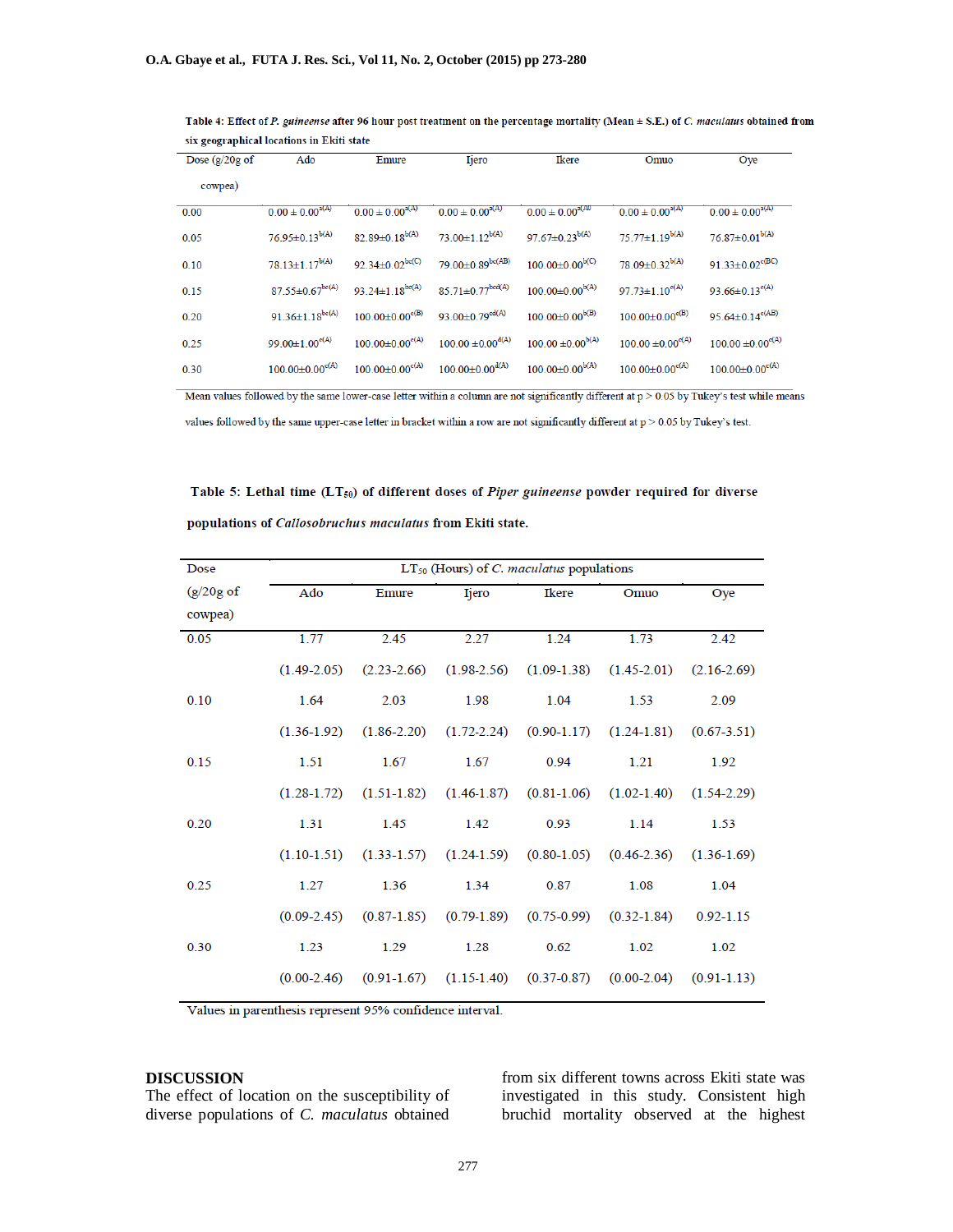experimental doses and exposure time confirms the entomotoxic nature of this plant material to *C. maculatus* populations. This is in agreement with various findings reported by other studies on the insecticidal efficacy of *P. guineense* against *C. maculatus* (Ofuya *et al.,* 2010; Idoko and Adesina, 2012; Oyeniyi *et al*., 2015b). The high insecticidal effect of this plant material has been linked to a mixture of amides which enables the plant to employ analogue synergism defence strategy which augments its toxicity and renders it difficult for the insects to adapt and become resistant (Berenbaum and Zangerl, 1996; Feng and Isman, 1995). The powder of this plant material has been reported to cause physical abrasion of the cuticle leading to staggering, loss of direction (hallucination effect), motionlessness and finally death of exposed bruchid (Ogunwolu *et al*., 1998; Wang and Horng, 2004).

However, despite high mortality observed at the highest experimental doses, the pattern of susceptibility as revealed by  $LT_{50}$  values per dose of *P. guineense* shows that Ikere population of *C. maculatus* was the most susceptible irrespective of the dose while their counterpart from Oye and Emure were respectively the most tolerant at lower and higher doses. Consistent high susceptibility of bruchid population from Ikere may be linked to poor hygiene level in the town. Entomophagus bacteria and fungi are usually produced in grains that are poorly handled and stored in poor condition. For instance, entomoghagus fungi such as *Beauveria bassiana* and *Metarhizium anisopliae* has been implicated to exhibit a limited amount of efficacy against *C. maculatus* on cowpea seeds poorly stored (Lopex-Meza and Ibarra, 1996; Vilas-Boas *et al*., 1996). The high mortality observed in bruchid population obtained from Ikere may therefore be linked to possible infection of bruchid sample from this town due to poor hygiene level. This might have reduced their innate ability to tolerate this plant material and thus, high bruchid mortality.

High tolerance of bruchid from Oye and Emure at lower and higher doses respectively may be linked to strategic position of both towns in Ekiti state. Oye and Emure were both located in the extreme Northern and Southern part of the state. Oye for example link Ekiti state to neighbouring Kwara state while Emure

link the state to Ondo state. Both towns also play host to several markets usually patronized daily and/or weekly. Farm produce like banana and gaari are known to be very cheap in Ogbontoro market in Emure and this may have increased the influx of traders bringing their farm produce and products from neighbouring towns and states. The closeness of the state capital, Ado to Emure may have further lead to massive influx of traders in and out of this town. Due to the significant role *P. guineense* parts play as soup spices and in most herbal preparations, more seeds of this plant might have therefore being on sale in this town. Knowingly or unknowingly, bruchid population from this town might have come in contact with seeds of this plant material since diverse products are mostly stored together by most residence. Hence, high tolerance observed in bruchid population from Emure at the highest experimental doses might be linked to possible interaction between bruchid sample obtained from this town and the plant material. This might have increased their ability to tolerate the plant material more than their counterparts from other towns even at higher doses.

Also, the pattern of susceptibility to this plant material as revealed by  $LT_{50}$  values shows that from a dose of 0.05g to 0.20g, Ijero and Ado occupied the  $3<sup>rd</sup>$  and  $4<sup>th</sup>$  position which later changed to  $2<sup>nd</sup>$  and  $3<sup>rd</sup>$  position respectively at higher doses. The closeness of Ijero to Oye and Ado to Emure town may be responsible for the high tolerance observed in these two towns as the dosage of *P. guineense* increased. Higher duration needed in achieving 50% mortality in bruchid from both towns at higher doses further revealed that *C. maculatus* from both location became more tolerant of *P. guineense* as the doses increased.

Generally, the variation observed in the susceptibility of diverse populations of bruchid from Ekiti state to this plant material may be linked to cultural differences. Individuals from different locations usually differ in the way they think and handle food materials due to differences in culture and tradition. For bruchid on cowpea seeds to survive; they have to adapt to changes in their micro and macro environment. Consciously or unconsciously, new populations of insects may have being developed from time to time due to varying conditions in their immediate environment. Various conditions in their immediate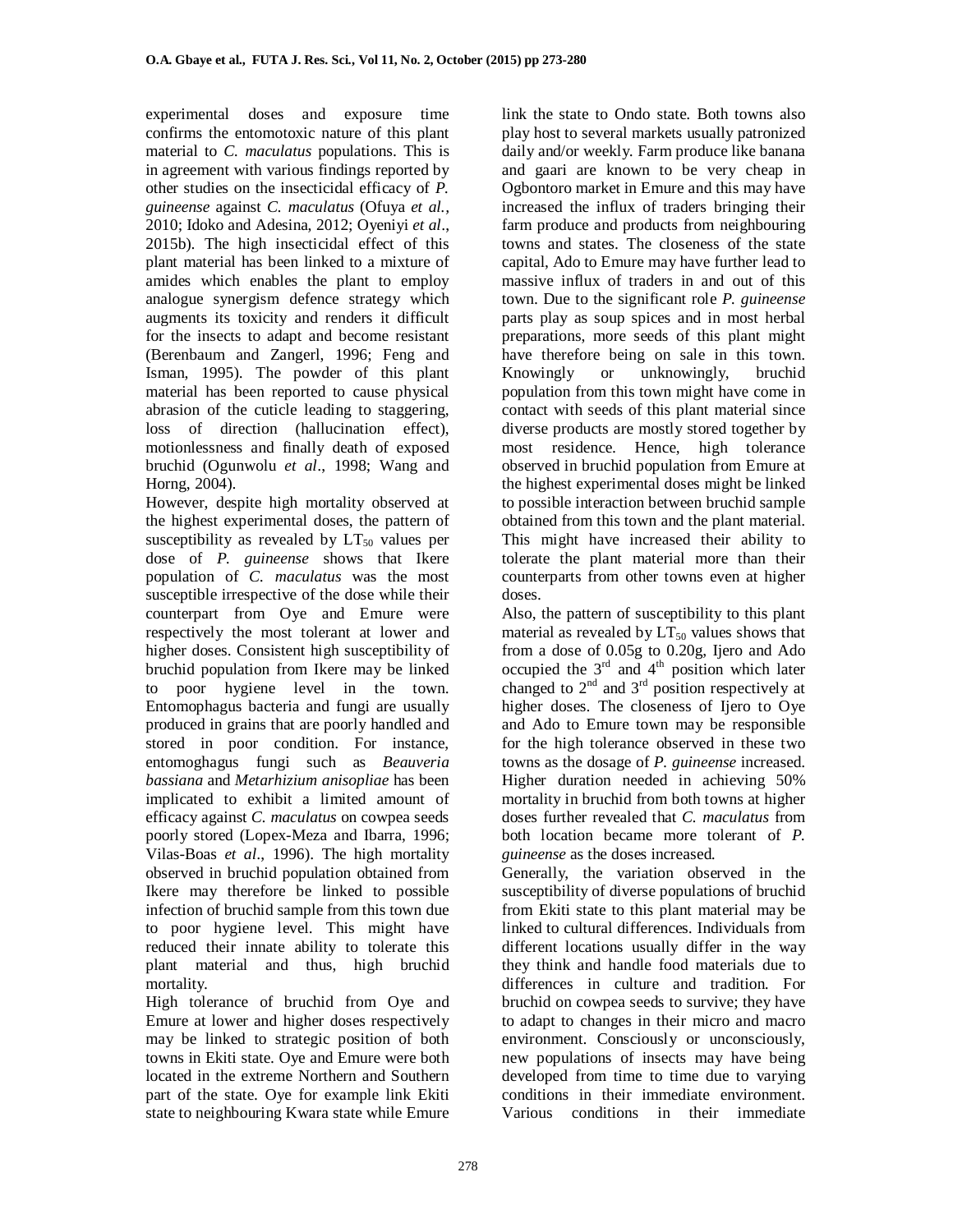environment might have therefore led to increase or decrease in the innate ability of diverse populations of *C. maculatus* from Ekiti state to tolerate powder of this plant material. This could thus be responsible for varying susceptibility observed in *C. maculatus*  populations to this plant material. Similar observation has been reported by other scientists for some field to store pest using synthetic insecticides (Fragoso *et al*., 2002; Pereira *et al*., 2006; Odeyemi *et al*., 2010; Oyeniyi *et al*., 2015a).

In conclusion, botanicals could play a key role in ensuring proper management of bruchid on cowpea seeds to minimize loss by poor local farmers. Detailed knowledge is however needed to prevent possible future resistance which may occur overtime with the use of plant materials especially in large scale storage. Having a good knowledge on various factors that could possibly influence the efficacy of most botanicals is therefore needed to ensure their prospective usage as alternate insecticide to most synthetic insecticides.

### **ACKNOWLEDGEMENT**

The authors of this work are grateful to Mrs E.T. Ojo, Principal Technologist, Department of Biology, Federal University of Technology, Akure, Ondo state for supplying us with plastic containers and insect cage used for rearing of diverse populations of *Callosobruchus maculatus* used in this study.

## **REFERENCES**

- **Abbott, W.S.** (1925). A method for computing the effectiveness of an insecticide. Journal of Economic Entomology 18: 265-267.
- **Berenbaum, M.R. and Zangerl, A.R.** (1996). Phytochemical diversity: Adaptation or random variation? Recent Advances in Phytochemistry 30: 1-24.
- **Caswell, G. H.** (1981). Damage to stored cowpeas in northern Nigeria. *Samaru* Journal of Agricultural Research 1: 11-19.
- **Feng, R. and Isman, M.B.** (1995). Selection for resistance to azadirachtin in the green peach aphid, *Myzus persicae*. Cellular and Molecular Life Science 51: 831-833.
- **Finney, D. J. (1971).** "Probit Analysis". Cambridge University Press, Cambridge, London, 333pp.
- **Fragoso, D.B., Guedes, R.N., Picando, M.C. and Zambolim, L.** (2002). Insecticide use and organophosphate resistance in coffee

leaf miner *Leucoptera coffeella*  (Lepidoptera: Lyonetiidae). Bulletin of Entomological Research 92: 203-212.

**Gbaye, O. A. and Holloway, G. J.** (2011). Varietal effects of cowpea, *Vigna unguiculata*, on

 tolerance to malathion in *Callosobruchus maculatus* (Coleoptera: Bruchidae). Journal of Stored Products Research 47: 365-371.

- **Idoko, J.E. and Adesina, J.M.** (2012). Evaluation of the powder of *Piper guineense*  and pirimiphos-methyl for the control of cowpea beetle *Callosobruchus maculatus*  (F.). Journal of Agriculture Technology 8(4): 1365-1374.
- **IITA** (2010). International Institute of Tropical Agriculture, Ibadan, Nigeria. World Cowpea Conference 2010.
- **Isman, M.B.** (2008). Botanical insecticides: for richer, for poorer. Pest management Science 64: 8-11.
- **Karungi, J., Nampala, M. P., Adipala, E., Kyamanywa, S. and Ogenga-Latigo, M. W.** (1999). Population dynamics of selected cowpea insect pests as influenced by different management practices in Eastern Uganda. African Crop Science Journal 7:  $487 - 495.$
- Longe, O.O. (2011). Investigations into fumigant effect of commercially produced eucalyptus oil and *Eugenia aromatica* dust against *Callosobruchus maculatus* (Fabricius). *2010 International Conference on Biology, Environment and Chemistry IPCBEE*. IACSIT Press, Singapore. 1: 439- 442.
- **López-Meza J.E. and Ibarra J.E.** (1996). Characterization of novel strain of *Bacillus thuringiensis*. Applied and Environmental Microbiology 62(4): 1306-1310
- **Odeyemi, O.O., Ashamo, M.O., Akinkurolere, R.O. and Olatunji, A.A.** (2010). Resistance of strains of rice weevil, *Sitophilus oryzae* (Coleoptera: Curculionidae) to pirimiphos methyl. *10th International Working Conference on Stored Product Protection*. Julius-Kühn-Archive 425: 167-172
- **Ofuya, T.I., Olotuah, O.F. and Akinyoade, D.O.** (2010). The effect of storage on the efficacy of *Eugenia aromatica* (Baill) in the control of *Callosobruchus maculatus* (F) (Coleoptera: Bruchidae) pest. Journal of